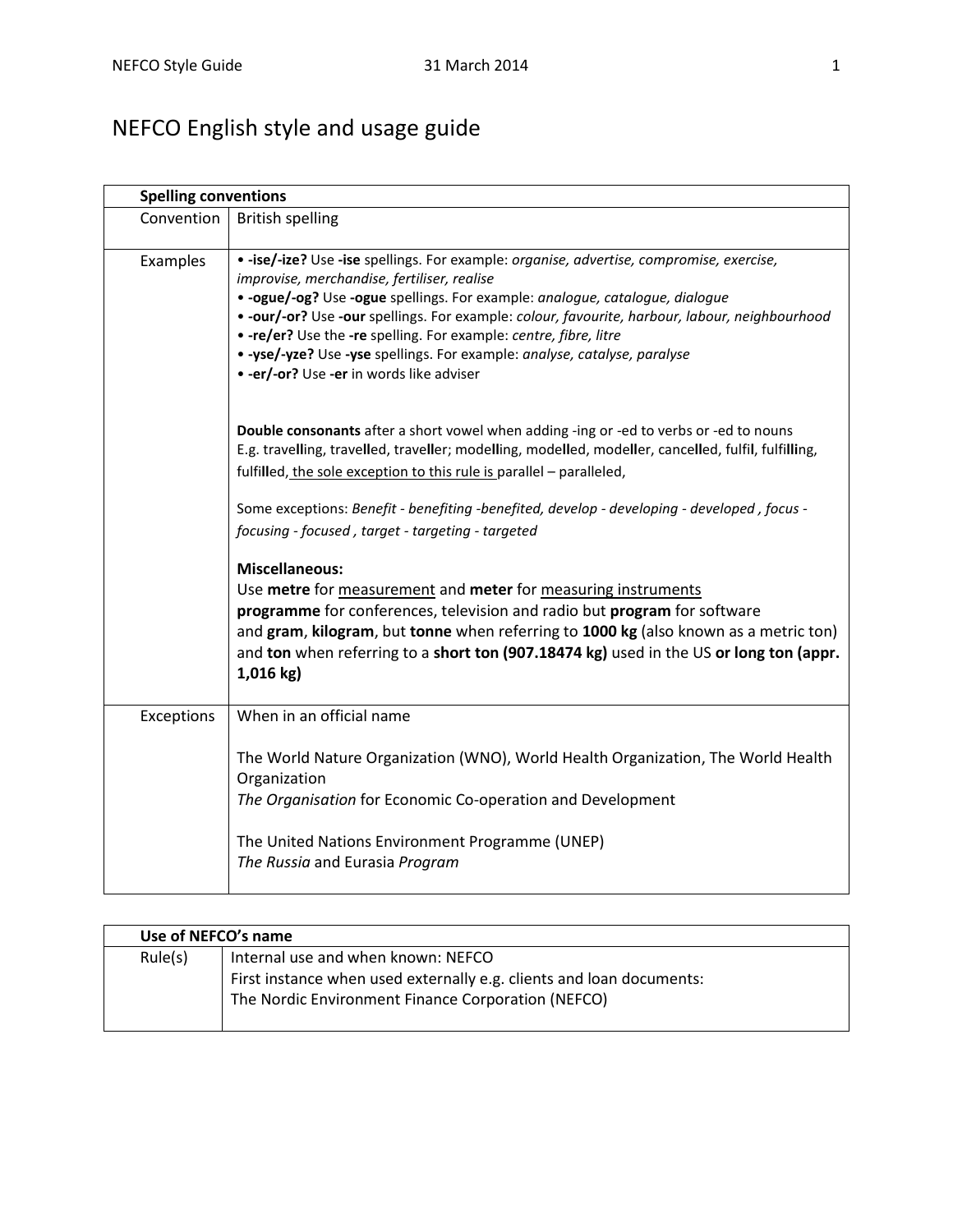| <b>Dates</b> |                                                                                                                                                                                   |
|--------------|-----------------------------------------------------------------------------------------------------------------------------------------------------------------------------------|
| Rule(s)      | Write dates in the format day/month/year. To avoid confusion from:                                                                                                                |
|              | UK: 11.09.14 = 11 September 2014 (dd/mm/yyyy)                                                                                                                                     |
|              | USA: 11.09.14 = 9 November 2014 (mm/dd/yyyy)                                                                                                                                      |
|              | Sweden: 14.09.11 = 11 September 2014 (yyyy/mm/dd)                                                                                                                                 |
|              | the month should be written out in full and not as a number. For example: 26 March 2014. No<br>commas or full stops are required                                                  |
|              | Please note that the suffixes – st, nd, rd, th $(1^{st}, 2^{nd}, 3^{rd}, 4^{th},$ etc.) for ordinal numbers are not<br>normally used with dates except in extremely formal texts. |
|              | E.g. NEFCO's next meeting will be on Tuesday 25 March 2014.                                                                                                                       |
|              | Exceptions to this rule are the use of ordinal numbers otherwise.                                                                                                                 |
|              | E.g. The 65 <sup>th</sup> Nordic Council Session, This was the 21 <sup>st</sup> time that                                                                                         |
|              | If you need to abbreviate dates because of lack of space, use:                                                                                                                    |
|              | Sun Mon Tues Wed Thurs Fri Sat                                                                                                                                                    |
|              | Jan Feb March (Mar) April (Apr) May June July Aug Sept Oct Nov Dec                                                                                                                |
|              | Note that there is no apostrophe in decades:                                                                                                                                      |
|              | E.g. in the 1990s, in the 2000s, etc.                                                                                                                                             |
|              | For time spans, use a closed up dash 2010-2014                                                                                                                                    |
| Examples     |                                                                                                                                                                                   |

| Use of currencies and monetary amounts |                                                        |
|----------------------------------------|--------------------------------------------------------|
| Rule(s)                                | Use currency codes:                                    |
|                                        | E.g. EUR, NOK, SEK, RUB, UAH and before the amount.    |
| Examples                               | The total budget for the Fourth Call is EUR 4 million. |
|                                        | The total budget for the Fourth Call is RUB 2 billion. |
|                                        |                                                        |

| <b>Numerical expressions</b> |                                                                                                                                                                                                                           |
|------------------------------|---------------------------------------------------------------------------------------------------------------------------------------------------------------------------------------------------------------------------|
| Rule(s)                      | Write out numbers from one to ten using words and use numerals for 11 upwards:                                                                                                                                            |
|                              | E.g. There were two people present at the meeting. Finland joined the EU almost 20 years ago                                                                                                                              |
|                              | Do not combine numerals with hundreds and thousands, write either: 400 and 4,000 (4 000 in<br>tables), not 4 hundred and 4 thousand. However, you can combine numerals with million and<br>billions: 4 million, 4 billion |
|                              | Write as words<br>numbers below 10 that do not represent precise measurements: five participants; a two-day                                                                                                               |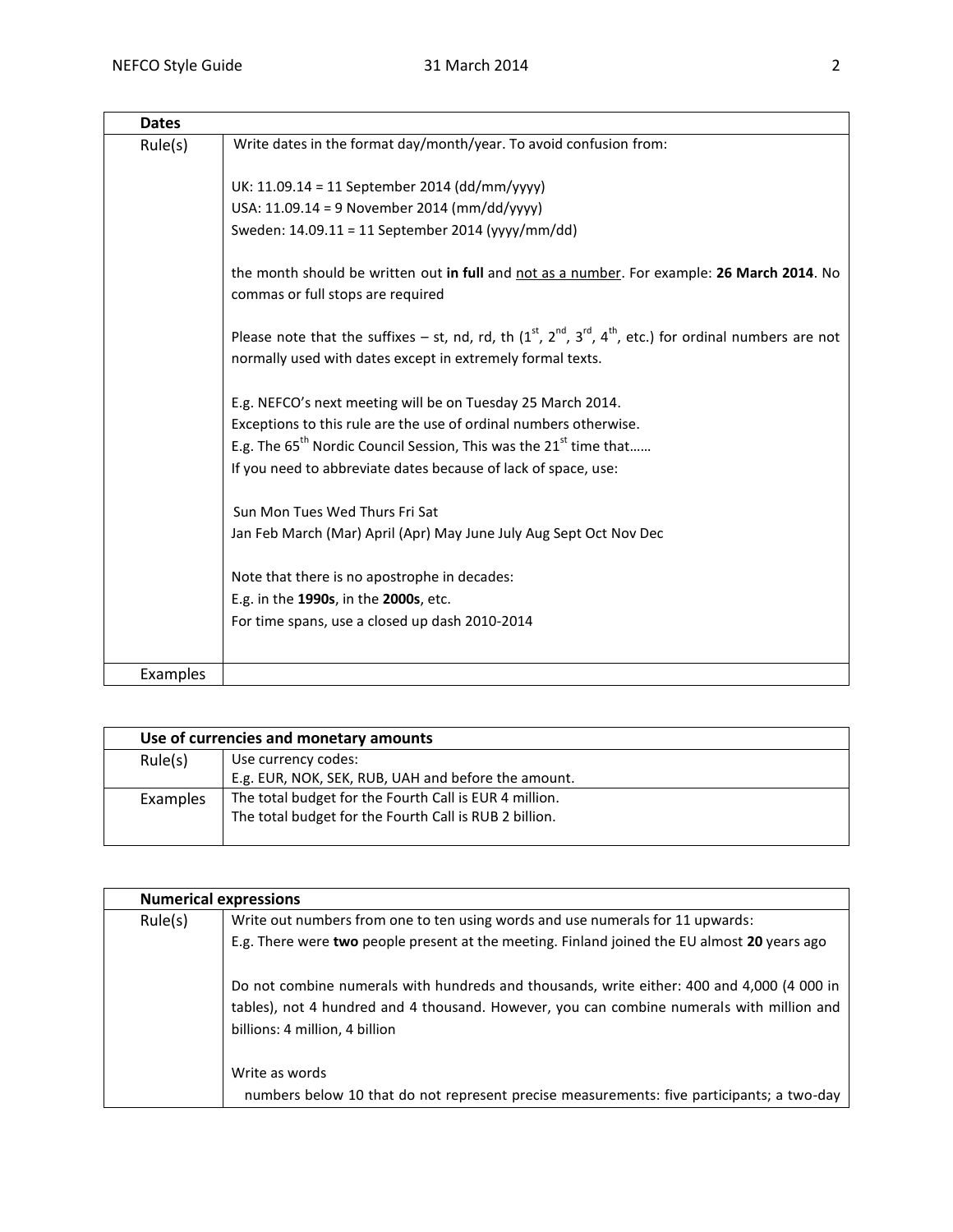|          | <b>Numerical expressions</b>                                                                  |  |
|----------|-----------------------------------------------------------------------------------------------|--|
|          | course, a four-day week                                                                       |  |
|          | BUT a 700-year-old building, a 40-hour week, the 24-hour clock                                |  |
|          | any numbers that begin a sentence: Seven mills were; Seventy per cent of                      |  |
|          | common fractions: three-quarters of                                                           |  |
|          | the number zero                                                                               |  |
|          | a tenth; one-half                                                                             |  |
|          | There are thousands of                                                                        |  |
|          | We have hundreds of                                                                           |  |
|          |                                                                                               |  |
|          | <b>Exceptions: numbers</b>                                                                    |  |
|          | before a unit of measurement - 5 cm; 9am                                                      |  |
|          | with decimals $-3.6$ ml                                                                       |  |
|          | numbers below 10 grouped for comparison -  7, 12, 4 and 5                                     |  |
|          | Do not begin a sentence with numerals. Either write the number in full or use words such as:  |  |
|          | Altogether, A total of, Approximately, Some, Almost, Nearly, About                            |  |
|          | Seventy-three people turned up for the meeting OR About 70 people turned up for the           |  |
|          | meeting.                                                                                      |  |
|          | There are several ways to write thousands and millions in numerals.                           |  |
|          |                                                                                               |  |
|          | 5,000                                                                                         |  |
|          | 3,567,880                                                                                     |  |
|          | or                                                                                            |  |
|          | 5 000 (official translation guide - use protected space)                                      |  |
|          | 3 5 6 7 8 8 0                                                                                 |  |
|          |                                                                                               |  |
|          | Millions and billions                                                                         |  |
|          | million (m) = $1,000,000$                                                                     |  |
|          | billion (bn) = $1,000,000,000$                                                                |  |
|          | When writing million and billion in conjunction with numbers or amounts, the abbreviations    |  |
|          | "m" and "bn" may be used:                                                                     |  |
|          |                                                                                               |  |
|          | E.g. a subsidy of EUR 10,000m, we raised EUR 1.5bn                                            |  |
|          |                                                                                               |  |
|          | Remember that where Finnish and most other European languages use a comma (,) with            |  |
|          | decimals, in British English a full stop (.) is used. Whereas Finnish and most other European |  |
|          | languages use a full stop (.) to separate thousands, tens of thousands, etc. British English  |  |
|          | uses a comma (,).                                                                             |  |
|          |                                                                                               |  |
|          | E.g. A 3.5% rise in funding. A new loan of EUR 15,100,000. Modernisation will cut carbon      |  |
|          | emissions by 3,500 tonnes a year.                                                             |  |
|          |                                                                                               |  |
|          |                                                                                               |  |
|          |                                                                                               |  |
| Examples |                                                                                               |  |
|          |                                                                                               |  |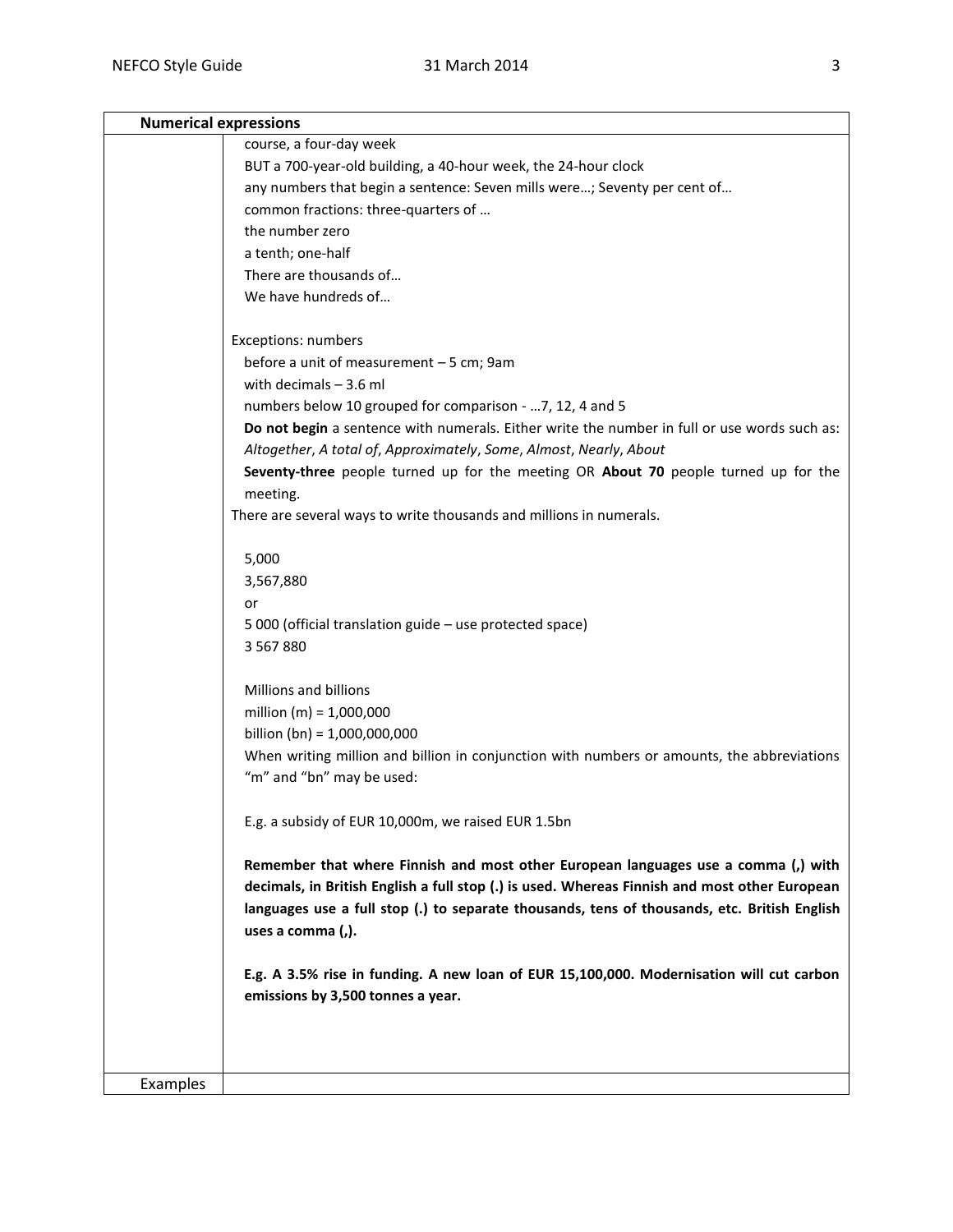| Use of hyphens |                                                                                                                                                                     |
|----------------|---------------------------------------------------------------------------------------------------------------------------------------------------------------------|
| Rule(s)        | There are no fixed rules on whether to hyphenate or not. If in doubt, consult a good<br>dictionary. However, here are some very broad guidelines and some examples. |
|                |                                                                                                                                                                     |
|                | Sometimes hyphens are necessary to make the sense clear:                                                                                                            |
|                | E.g. re-sign (to sign something again) vs resign (to give notice on your job) or re-cover (to                                                                       |
|                | cover something over again) vs recover (to get back to normal)                                                                                                      |
|                | They make hot-rolled steel (which tells the reader that "rolled" belongs to hot and not to                                                                          |
|                | steel.                                                                                                                                                              |
|                | Front-end fees (which tells the reader that "end" belongs to front and not to "end") are the                                                                        |
|                | fees paid by a borrower to a lender at the beginning of a loan transaction.                                                                                         |
|                | Or to avoid an awkward combination of letters:                                                                                                                      |
|                | re-enter                                                                                                                                                            |
|                | co-ordinator                                                                                                                                                        |
|                | co-chair                                                                                                                                                            |
|                | co-member<br>co-worker                                                                                                                                              |
|                | co-owner                                                                                                                                                            |
|                | co-financing                                                                                                                                                        |
|                | semi-independent                                                                                                                                                    |
|                | NB. Cooperation is written without a hyphen as is subcommittee, subparagraph and                                                                                    |
|                | subordinated                                                                                                                                                        |
|                | Use a hyphen to join two or more words serving as a single adjective before a noun:                                                                                 |
|                | E.g. NEFCO is a well-known financial institution. They signed a ten-year agreement. A broad-                                                                        |
|                | based programme. There was a cooling-off period. NEFCO has embarked on a new energy-                                                                                |
|                | efficiency programme. They took out a short-term, subordinated loan.                                                                                                |
|                | However, there is no hyphen when the combination of words follows the noun:                                                                                         |
|                | E.g. NEFCO's partners are well known. The programme is broad based. The programme will                                                                              |
|                | improve energy efficiency. The loan was only short term.                                                                                                            |
|                | Hyphenate when adverbs other than ly adverbs are used as compound words in front of a                                                                               |
|                | noun.                                                                                                                                                               |
|                | E.g. NEFCO is a very well-known financial institution, but an occupationally exposed worker                                                                         |
|                | Hyphenate all compound numbers from twenty-one through to ninety-nine                                                                                               |
|                | Hyphenate words beginning with the prefixes:                                                                                                                        |
|                | self- as in self- self-assured; self-respect; self-addressed (except selfish and selfless)                                                                          |
|                | ex- as in ex-managing director; ex-boss (meaning former)                                                                                                            |
|                | all- as in all-inclusive, all-round                                                                                                                                 |
|                | anti- as in anti-mill demonstration                                                                                                                                 |
|                | non- as in non-flammable, non-coherent<br>mid- as in the mid-1990s, mid-April                                                                                       |
|                |                                                                                                                                                                     |
|                |                                                                                                                                                                     |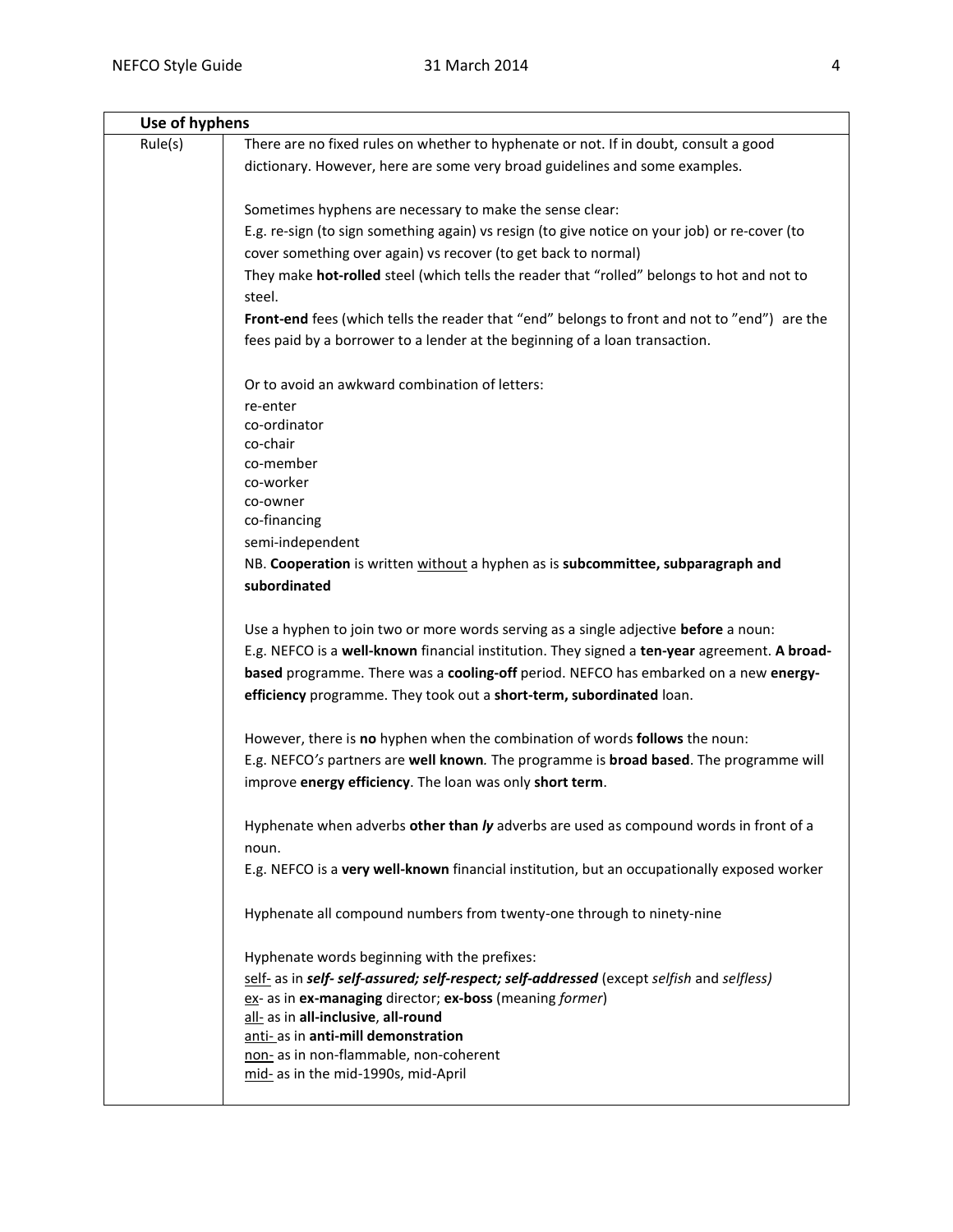| Use of hyphens |                                                            |
|----------------|------------------------------------------------------------|
|                |                                                            |
| Examples       | A minimum of 20% co-financing is required before mid-June. |

|          | Use of commas                                                                                                                                                                                                                                                                                                                                                                                                                                                                                                                                                                                                                                                                                                                                                                                                                                          |  |
|----------|--------------------------------------------------------------------------------------------------------------------------------------------------------------------------------------------------------------------------------------------------------------------------------------------------------------------------------------------------------------------------------------------------------------------------------------------------------------------------------------------------------------------------------------------------------------------------------------------------------------------------------------------------------------------------------------------------------------------------------------------------------------------------------------------------------------------------------------------------------|--|
| Rule(s)  | Use a comma (,) to separate introductory clauses of time and place, etc. from the<br>main clause:<br><b>Time</b><br>At the end of 2013/ year-end 2013,<br>On Tuesday,<br>In March,<br>In 2014,<br>Today,<br>So far,<br>To date,<br>Last year,<br>Recently,<br>Place<br>Across the Eurozone,<br>In Ukraine,<br>In most Central Eastern European countries,<br>Having opened the meeting, the chairman<br>Before they signed the agreement, they<br>To separate an if clause when you start a sentence with if<br>If they don't raise the extra money by the end of the year, the project will collapse.<br>BUT: The project will collapse if they don't raise the money by (NO COMMA)<br><b>Direct speech</b><br>In direct speech, the comma (,) comes <b>before</b> the closing quotes:<br>E.g. "The project might be a waste of money," the CEO said. |  |
| Examples | So far, the programme has selected ten project partners in the cities of                                                                                                                                                                                                                                                                                                                                                                                                                                                                                                                                                                                                                                                                                                                                                                               |  |

| <b>Units of measurement</b> |                                                                                              |
|-----------------------------|----------------------------------------------------------------------------------------------|
| Rule(s)                     | Spaces or not?                                                                               |
|                             | There are no standard rules for leaving a space between the numeral and the abbreviation $-$ |
|                             | the following is a suggested format:                                                         |
|                             | no spaces: m (million) / $\frac{1}{2}C$ / $\frac{1}{8}$ / %                                  |
|                             | The original estimate was EUR 12m in 2014.                                                   |
|                             | The machines cannot work in temperatures below -14ºC.                                        |
|                             | There was a price increase of 5.5%.                                                          |
|                             | with spaces:                                                                                 |
|                             | Always use a space when written in full                                                      |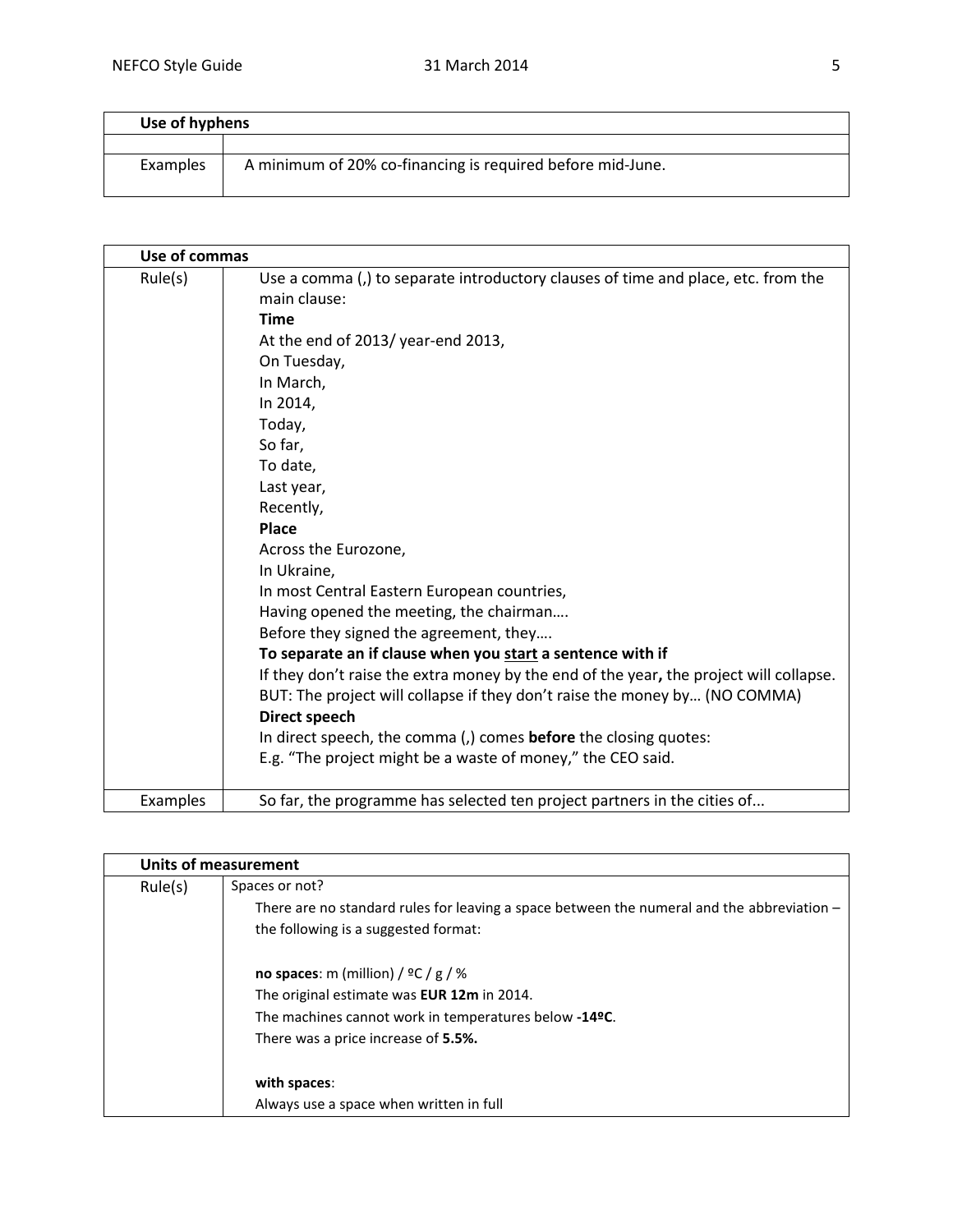| <b>Units of measurement</b> |                                                                        |
|-----------------------------|------------------------------------------------------------------------|
|                             |                                                                        |
|                             | The length of the machine is exactly 108 metres.                       |
|                             | The volume is exactly 54.9 cu m.                                       |
|                             | The volume is $5 \text{ m}^3$ .                                        |
|                             | Add 2.5 litres of water to the mixture.                                |
|                             | The total area is $14 \text{ cm}^2$ .                                  |
|                             | The site was originally 12.7 ha.                                       |
|                             | The distance from Manchester to Crewe is 134 km.                       |
|                             |                                                                        |
|                             | Metre vs meter                                                         |
|                             | Use metre for measurement/distance and meter for measuring instruments |
|                             | W is standard<br>watt                                                  |
|                             | kilowatt-hour kWh is standard                                          |
|                             | kilowatt<br>kW is standard                                             |
|                             |                                                                        |
| Examples                    |                                                                        |

|          | How to write cities and geographical areas                                                                                                                                                                                                                                                                             |
|----------|------------------------------------------------------------------------------------------------------------------------------------------------------------------------------------------------------------------------------------------------------------------------------------------------------------------------|
| Rule(s)  |                                                                                                                                                                                                                                                                                                                        |
| Examples | Write countries in alphabetical order:                                                                                                                                                                                                                                                                                 |
|          | Grant financing of up to EUR 500,000 can be granted to partnerships between<br>relevant Nordic (Denmark, Finland, Iceland, Norway and Sweden) institutions,<br>organisations, companies, authorities and qualified local partners in low-income<br>countries.                                                          |
|          | Spellings cities, regions, waterways                                                                                                                                                                                                                                                                                   |
|          | The general rule is use the anglicised form where this exists:                                                                                                                                                                                                                                                         |
|          | When writing place names in Finland in English, use the name the region uses<br>according to the official language in single language municipalities or the majority<br>language in bi-lingual municipalities:                                                                                                         |
|          | E.g. Helsinki (not Helsingfors), Turku (not Åbo), Iisalmi (not Idensalmi), Mariehamn<br>(not Maarianhamina), Åland or the Åland Islands (not Ahvenanmaa). The exception<br>to this is where there are already established English names in use: Ostrobothnia<br>(not Pohjanmaa or Österbotten), Karelia, Lapland, etc. |
|          | For Russian/Ukrainian place names:                                                                                                                                                                                                                                                                                     |
|          | Kiev                                                                                                                                                                                                                                                                                                                   |
|          | Archangel<br>St Petersburg or Saint Petersburg                                                                                                                                                                                                                                                                         |
|          | Moscow                                                                                                                                                                                                                                                                                                                 |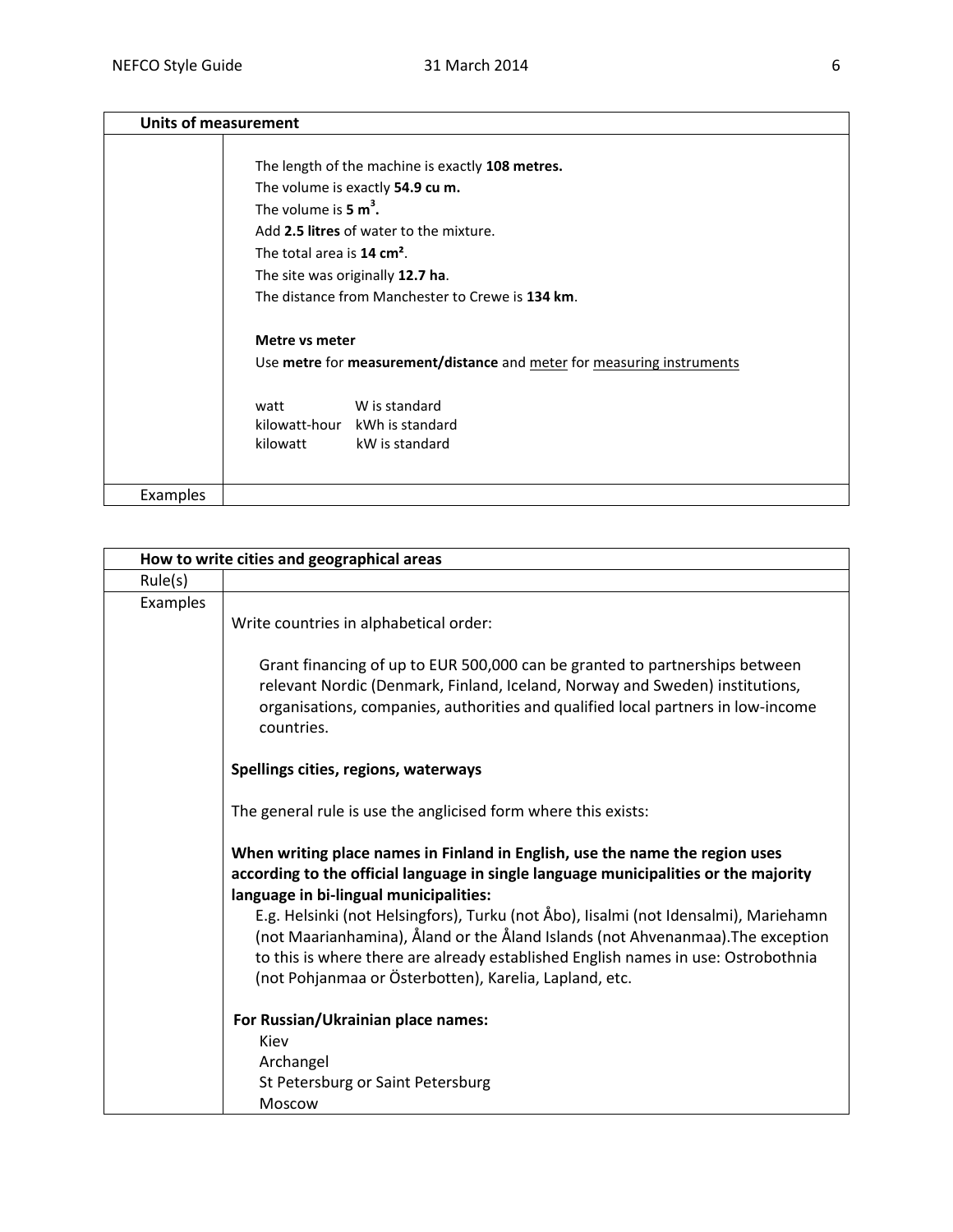| How to write cities and geographical areas                                                          |
|-----------------------------------------------------------------------------------------------------|
| Sosnovy Bor                                                                                         |
|                                                                                                     |
| Write the country after the name of city or town except where the place is very well                |
| known                                                                                               |
|                                                                                                     |
| Capitalised                                                                                         |
| Northwest Russia                                                                                    |
| the Barents Region                                                                                  |
| the Baltic Sea Region                                                                               |
| In Leningrad Region                                                                                 |
| In Vologda Region                                                                                   |
|                                                                                                     |
| Because these are geographical regions/proper nouns                                                 |
| Use lower case where the question is more one of description or when this is otherwise<br>the norm. |
|                                                                                                     |
| the Arctic region                                                                                   |
| the Baltic states                                                                                   |
| the Nordic countries                                                                                |
| Capitalise North, South, East and West where these designate definite regions or are                |
| an integral part of a geographical name,                                                            |
| North America                                                                                       |
| South Africa                                                                                        |
| Southeast Asia                                                                                      |
| North Pole                                                                                          |
| <b>West Coast</b>                                                                                   |
| the West (political)                                                                                |
| the East (political)                                                                                |
| the Middle East                                                                                     |
| South Atlantic                                                                                      |
| East Asia                                                                                           |
| South-East Asia                                                                                     |
| the Far East                                                                                        |
| North Korea<br>North and South America                                                              |
| <b>Central and South-East Asia</b>                                                                  |
| Russia's Far East                                                                                   |
|                                                                                                     |
| But use lower case when they merely indicate direction or general location                          |
| The bank was south of the Thames.                                                                   |
| They live in east London.                                                                           |
| The site is 100 km north of Oslo.                                                                   |
| The project will take place in the northwest of Russia.                                             |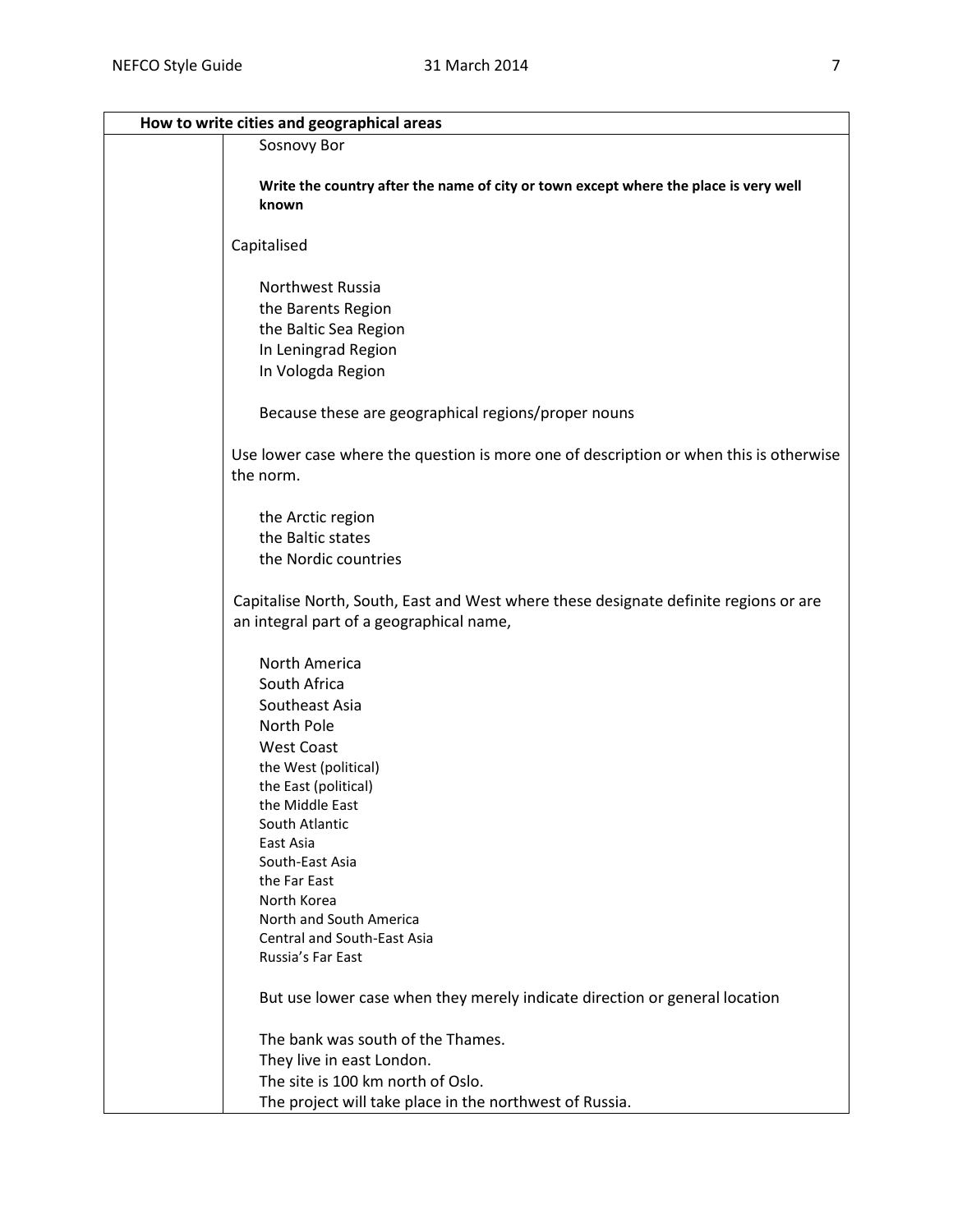| How to write cities and geographical areas                                                                                                      |  |
|-------------------------------------------------------------------------------------------------------------------------------------------------|--|
| Most industry is in the east (west, north, south) of the country.                                                                               |  |
| There are two mills in central Sweden.                                                                                                          |  |
| Our main markets are in eastern and southern (northern, western) Russia.                                                                        |  |
| The plant is located 10 km west of Archangel.                                                                                                   |  |
| With waterways that do not have an anglicised form, insert a noun to help the<br>reader:<br>E.g. the river Kemijoki, lake Päijänne, lake Vänern |  |

| Use of abbreviations |                                                                                                                                                                                                                                          |
|----------------------|------------------------------------------------------------------------------------------------------------------------------------------------------------------------------------------------------------------------------------------|
| Rule(s)              |                                                                                                                                                                                                                                          |
| Examples             | First instance                                                                                                                                                                                                                           |
|                      | The NEFCO Norwegian Carbon Procurement Facility (NorCaP) was established in October 2013<br>by NEFCO and the Norwegian government.                                                                                                       |
|                      | If used only once it is not necessary give abbreviated form                                                                                                                                                                              |
|                      | E.g.                                                                                                                                                                                                                                     |
|                      | The first Call for Proposals for NorCaP has been launched. NEFCO is inviting CDM project<br>participants to submit proposals                                                                                                             |
|                      | <b>Not</b>                                                                                                                                                                                                                               |
|                      | The first Call for Proposals (CfP) for NorCaP has been launched. NEFCO is inviting CDM project<br>participants to submit proposals                                                                                                       |
|                      | Use initial capitalisation for words like Euribor and Eurozone                                                                                                                                                                           |
|                      | Euro Interbank Offered Rate (Euribor) is a daily reference rate based on the averaged interest<br>rates at which Eurozone banks offer to lend unsecured funds to other banks in the euro<br>wholesale money market (or interbank market) |
|                      | Use upper case letters for acronyms like:                                                                                                                                                                                                |
|                      | <b>EBITDA</b> is an acronym for earnings before interest, taxes, depreciation, and amortisation.                                                                                                                                         |
|                      |                                                                                                                                                                                                                                          |

| Titles and names in interviews, etc. |                   |
|--------------------------------------|-------------------|
| Rule(s)                              |                   |
| Examples                             | Recommended order |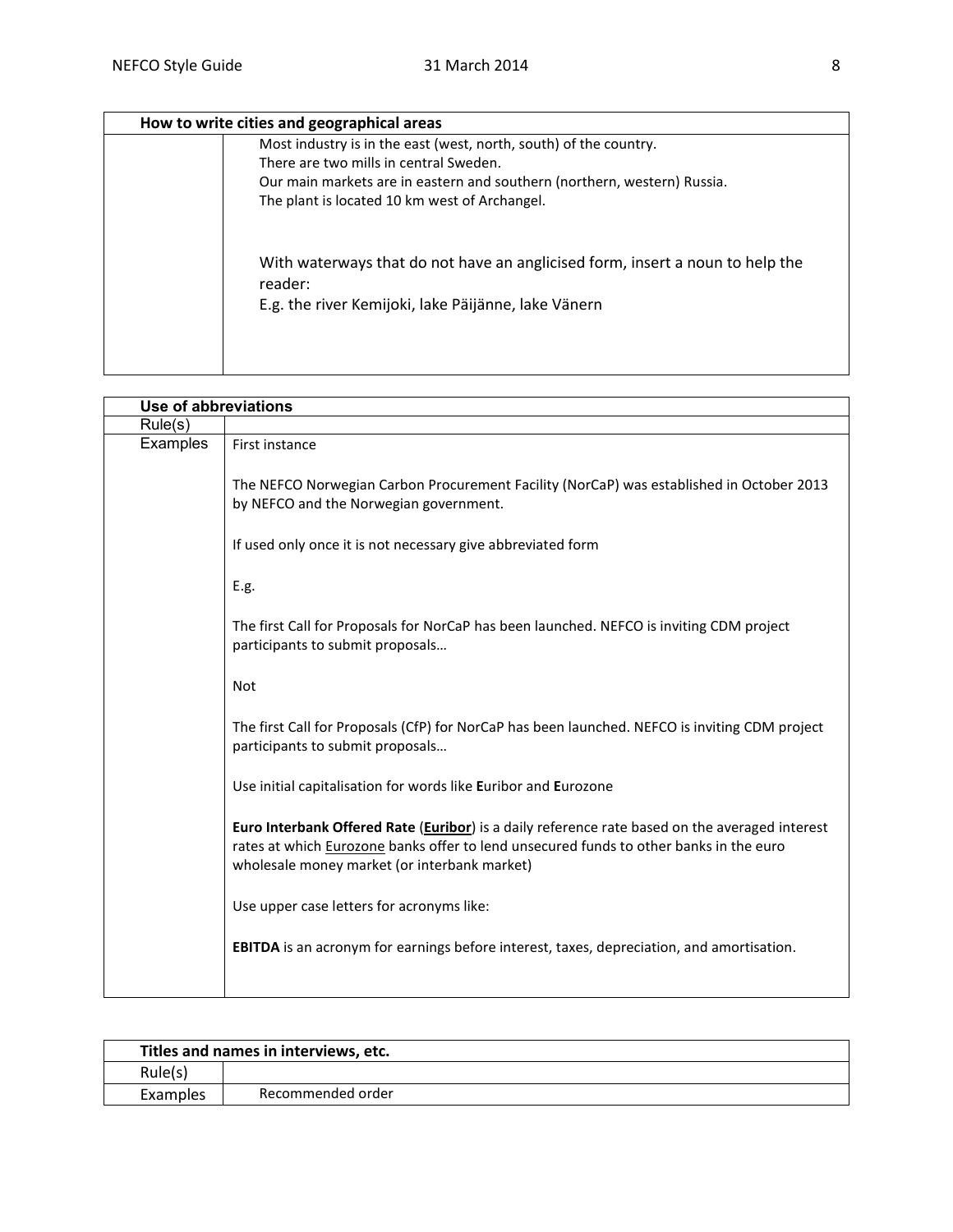| Titles and names in interviews, etc. |                                                                                                                                                                                                                                         |
|--------------------------------------|-----------------------------------------------------------------------------------------------------------------------------------------------------------------------------------------------------------------------------------------|
|                                      | Title, name, position, company<br>"We are very pleased with the fact that the projects in Vinnytsia and Zhytomyr are moving<br>forward," says Dr Magnus Björk, Senior Adviser, NEFCO.<br>Note: the comma is within the quotation marks. |

|          | <b>Quotations and quotation marks</b>                                                                                                                                                                                                                                                                                                                                                                            |  |
|----------|------------------------------------------------------------------------------------------------------------------------------------------------------------------------------------------------------------------------------------------------------------------------------------------------------------------------------------------------------------------------------------------------------------------|--|
| Rule(s)  |                                                                                                                                                                                                                                                                                                                                                                                                                  |  |
| Examples | "" for direct quotes<br>"There is clearly a need for setting up funds aimed at greening the transportation industry.<br>With the help of this joint fund with the BNB we can achieve both environmental results as<br>well as promote transfer of Nordic cleantech to Belarus," says Thor Thorsteinsson,<br>Investment Manager, NEFCO.                                                                           |  |
|          | "" for other e.g. terminology<br>Three environmental pollution sources were excluded from the Barents environmental 'hot<br>spots' list today at the Barents Euro-Arctic Council (BEAC) meeting of the ministers of the<br>environment, held in Inari, Finland.<br>This includes projects which are otherwise at a standstill or 'stranded', with priority<br>given to projects that can be re-started promptly. |  |

|          | <b>Environmental terminology</b>                                                                 |
|----------|--------------------------------------------------------------------------------------------------|
|          | Phosphorus instead of phosphorous, sulphur/sulphur how to write megawatt/kilowatt/gigawatt-      |
|          | hours (+ abbreviations), emissions or discharges, environmental benefits or environmental gains. |
| Rule(s)  |                                                                                                  |
| Examples | sulphur                                                                                          |
|          | Phosphorus vs phosphorous                                                                        |
|          | Phosphorus is a noun                                                                             |
|          | Phosphorous is an adjective                                                                      |
|          | Phosphorus has an atomic number of 15 and an atomic weight of 30.973761.                         |
|          | Phosphorous acid is the compound described by the formula H3PO3.                                 |
|          | Confusion arises in that 'phosphorous' is also an alternative spelling for 'phosphorus'.         |
|          | Emissions to air                                                                                 |
|          | Discharges to water                                                                              |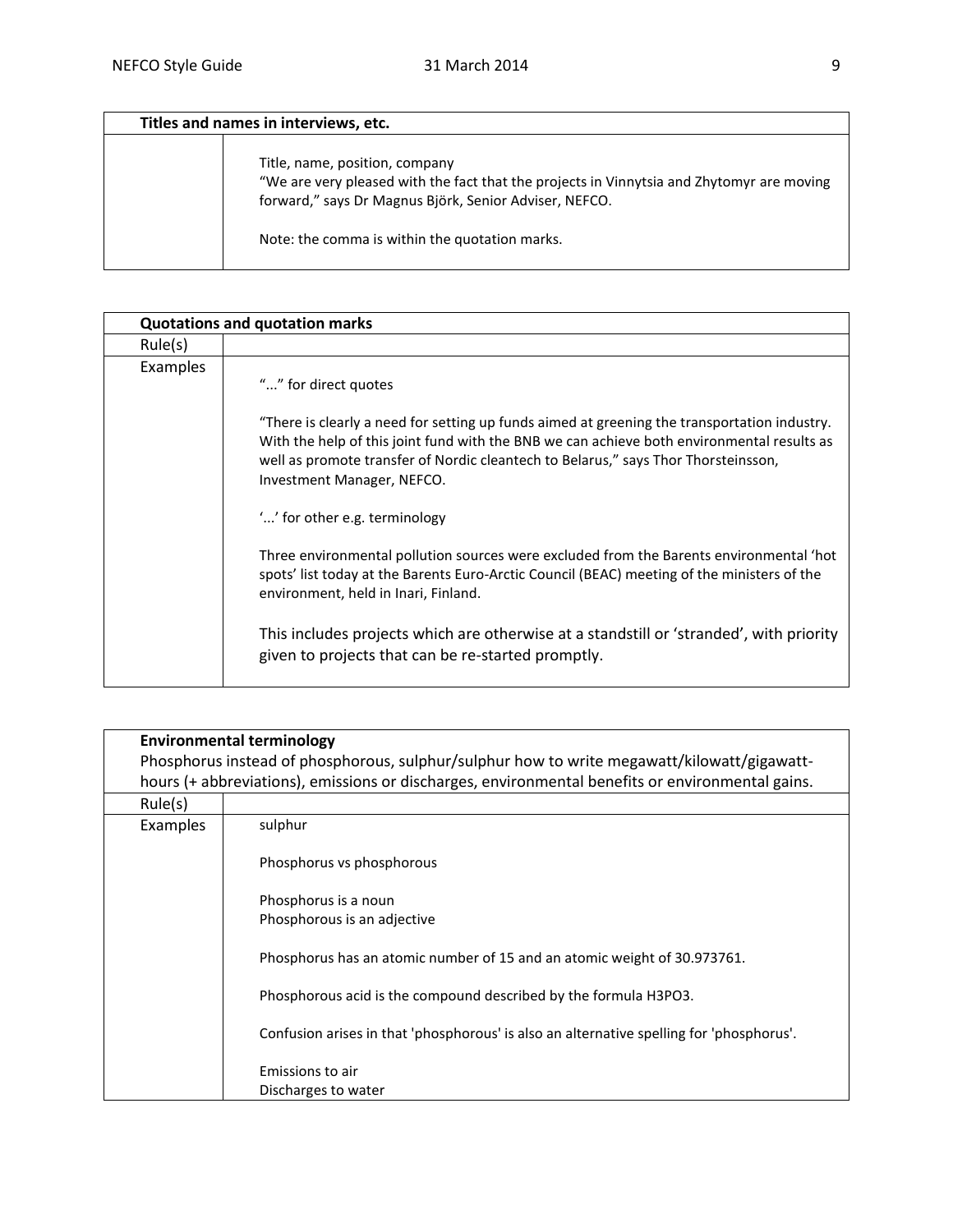## **Environmental terminology**

Phosphorus instead of phosphorous, sulphur/sulphur how to write megawatt/kilowatt/gigawatthours (+ abbreviations), emissions or discharges, environmental benefits or environmental gains.

|          | How to write all renewable energy sources, hydropower, solar, biomass, thermal energy etc.                                                                                                                                                                                                                                                                                                                                                                                                                                                                                                                                                                                                                                                                         |
|----------|--------------------------------------------------------------------------------------------------------------------------------------------------------------------------------------------------------------------------------------------------------------------------------------------------------------------------------------------------------------------------------------------------------------------------------------------------------------------------------------------------------------------------------------------------------------------------------------------------------------------------------------------------------------------------------------------------------------------------------------------------------------------|
| Rule(s)  |                                                                                                                                                                                                                                                                                                                                                                                                                                                                                                                                                                                                                                                                                                                                                                    |
| Examples | Wind Power                                                                                                                                                                                                                                                                                                                                                                                                                                                                                                                                                                                                                                                                                                                                                         |
|          | Hydropower                                                                                                                                                                                                                                                                                                                                                                                                                                                                                                                                                                                                                                                                                                                                                         |
|          | Hydroelectric - This type of power is extracted from the gravitational pull of water<br>falling from a higher source, such as using a waterfall to generate energy.<br>Tidal power - This type of power is generated by the tides of oceans and seas.<br>Damless hydropower - This type of power is extracted from the natural flow of rivers.                                                                                                                                                                                                                                                                                                                                                                                                                     |
|          | Geothermal Energy                                                                                                                                                                                                                                                                                                                                                                                                                                                                                                                                                                                                                                                                                                                                                  |
|          | Dry steam - Power plants around the world take the steam that pours out of fault lines<br>and fractures in the ground and uses it to power turbines to generate energy.<br>Flash steam- Water below the ground can heat in excess of 200 degrees Celsius.<br>٠<br>Scientists have found that by letting the water boil up through the ground to produce<br>steam can generate power for a turbine to generate electricity.<br>Binary cycle - Hot water gets pumped through a heat exchanger which heats up a liquid<br>with a low boiling point such as butane. The butane is boiled at a low temperature<br>which converts to steam and powers turbines which generate electricity. The cool<br>water then gets pumped back into the Earth to repeat the process. |
|          | Solar Energy                                                                                                                                                                                                                                                                                                                                                                                                                                                                                                                                                                                                                                                                                                                                                       |
|          | Active solar involves capturing and redistributing sunlight through the use of solar<br>panels, pumps or solar fans to generate power.<br>Passive solar works to reduce the amount of energy traditionally used to power a<br>location, such as a building or house. Examples of using passive solar power include<br>building a house in the natural direction of sunlight to trap heat and using airtight<br>windows, walls and floor structures in a manner that generates passive energy.                                                                                                                                                                                                                                                                      |
|          | <b>Biomass</b>                                                                                                                                                                                                                                                                                                                                                                                                                                                                                                                                                                                                                                                                                                                                                     |
|          | Includes materials, such as wood chips, agricultural waste and plants. They can be burned like<br>coal and natural gas.                                                                                                                                                                                                                                                                                                                                                                                                                                                                                                                                                                                                                                            |
|          | <b>Biofuel bioenergy</b><br>Biofuels, such as ethanol and biodiesel can be distilled and extracted from plants that are high in<br>starch and sugar. These plants include corn, sugar cane and switch grass. There has been much<br>talk and production of ethanol in the Midwest as well as Brazil. Ethanol is considered the main<br>biofuel today.                                                                                                                                                                                                                                                                                                                                                                                                              |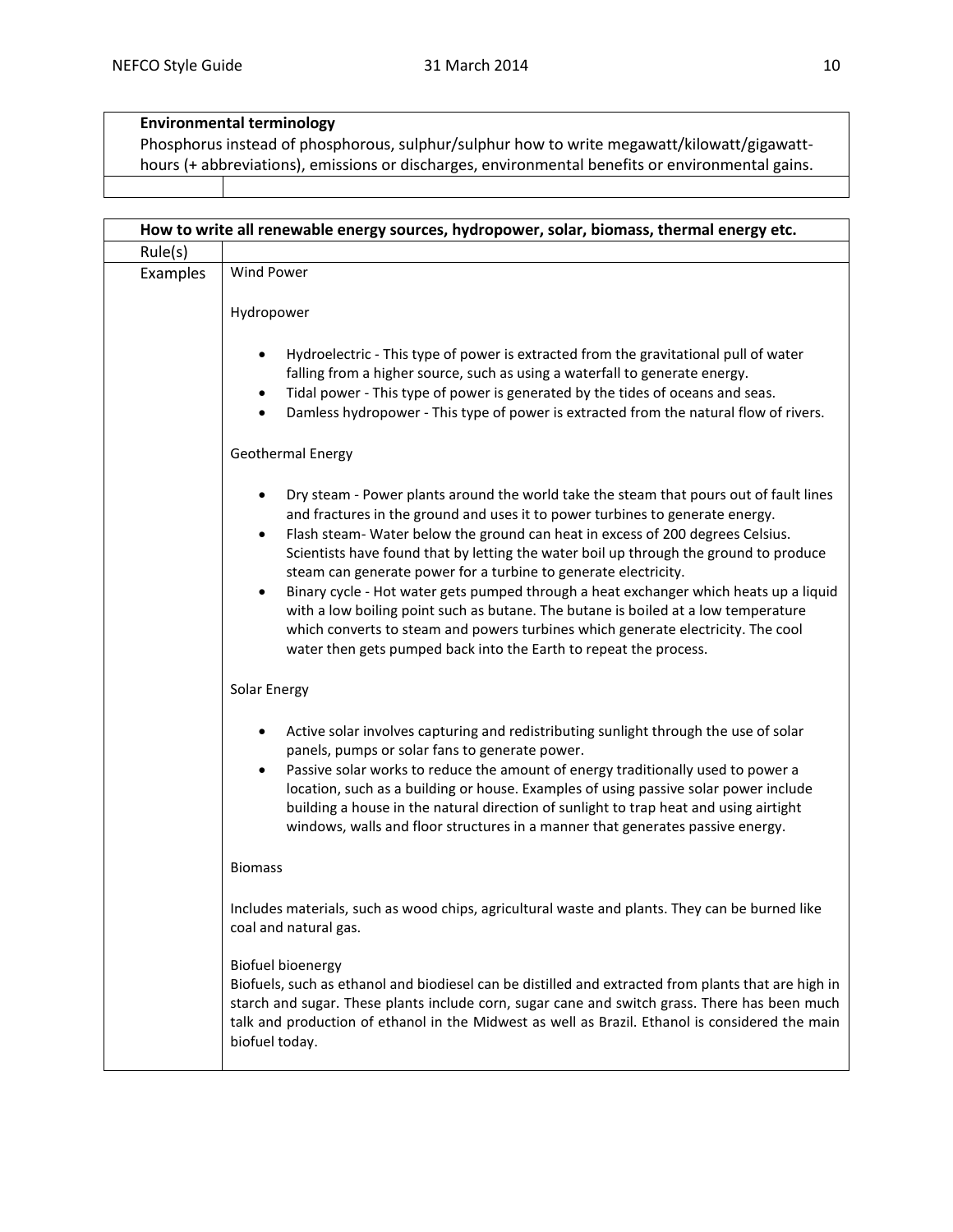|          | <b>Energy efficiency or energy saving</b>                                                                                                                                                                                                                                                                                                                                                                                                              |
|----------|--------------------------------------------------------------------------------------------------------------------------------------------------------------------------------------------------------------------------------------------------------------------------------------------------------------------------------------------------------------------------------------------------------------------------------------------------------|
| Rule(s)  |                                                                                                                                                                                                                                                                                                                                                                                                                                                        |
| Examples | Energy efficiency is "using less energy to provide the same service".                                                                                                                                                                                                                                                                                                                                                                                  |
|          | There are other definitions, but this is a good operational one.                                                                                                                                                                                                                                                                                                                                                                                       |
|          | The best way to understand this idea is through examples:                                                                                                                                                                                                                                                                                                                                                                                              |
|          | When you replace a single pane window in your house with an energy-efficient one, the new<br>window prevents heat from escaping in the winter, so you save energy by using your furnace or<br>electric heater less while still staying comfortable. In the summer, efficient windows keep the<br>heat out, so the air conditioner does not run as often and you save electricity.                                                                      |
|          | When you replace an appliance, such as a refrigerator or clothes washer, or office equipment,<br>such as a computer or printer, with a more energy-efficient model, the new equipment<br>provides the same service, but uses less energy. This saves you money on your energy bill, and<br>reduces the amount of greenhouse gases going into the atmosphere.                                                                                           |
|          | Energy efficiency is not energy conservation.                                                                                                                                                                                                                                                                                                                                                                                                          |
|          | Energy conservation is reducing or going without a service to save energy.                                                                                                                                                                                                                                                                                                                                                                             |
|          | For example: Turning off a light is energy conservation. Replacing an incandescent lamp with a<br>compact fluorescent lamp (which uses much less energy to produce the same amount of light)<br>is energy efficiency.                                                                                                                                                                                                                                  |
|          | Both efficiency and conservation can reduce greenhouse gas emissions.                                                                                                                                                                                                                                                                                                                                                                                  |
|          | Energy conservation refers to reducing energy through using less of an energy service.<br>Energy conservation differs from efficient energy use, which refers to using less energy for<br>a constant service. For example, driving less is an example of energy conservation. Driving<br>the same amount with a higher mileage vehicle is an example of energy efficiency. Energy<br>conservation and efficiency are both energy reduction techniques. |

| How to write the names of our funds |                                                                                                                                                                                                                                                                    |
|-------------------------------------|--------------------------------------------------------------------------------------------------------------------------------------------------------------------------------------------------------------------------------------------------------------------|
| Rule(s)                             |                                                                                                                                                                                                                                                                    |
| Examples                            |                                                                                                                                                                                                                                                                    |
|                                     | <b>Financing Instruments</b>                                                                                                                                                                                                                                       |
|                                     | NEFCO administers a range of different funds for a variety of purposes.<br>A brief description of the main funds is found below.                                                                                                                                   |
|                                     | <b>NEFCO Investment Fund</b>                                                                                                                                                                                                                                       |
|                                     | The Investment fund amounts to EUR 113.4m The fund provides loans and equity financing. In<br>some cases subordinated loans and loans with equity features can also be provided. The loans<br>are from medium to long term, and are provided at market conditions. |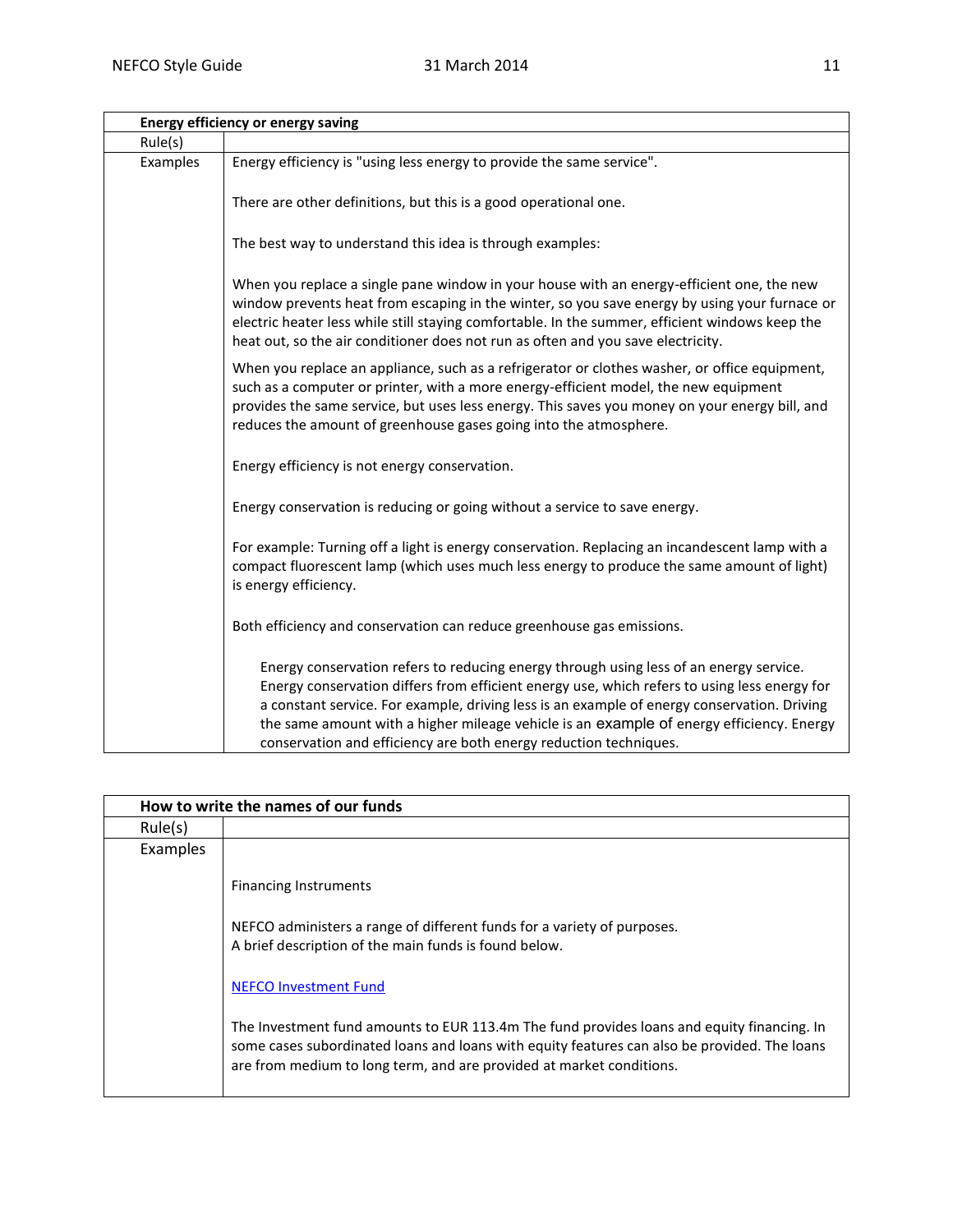| How to write the names of our funds                                                                                                                                                                                                                                                                                                                                                                                                                                                                                                                                                             |  |
|-------------------------------------------------------------------------------------------------------------------------------------------------------------------------------------------------------------------------------------------------------------------------------------------------------------------------------------------------------------------------------------------------------------------------------------------------------------------------------------------------------------------------------------------------------------------------------------------------|--|
| Nordic Environmental Development fund - NMF                                                                                                                                                                                                                                                                                                                                                                                                                                                                                                                                                     |  |
| Through this fund, originally established by the Nordic Ministers of Environment in 1995, NEFCO<br>is endeavouring to support the realization of projects that otherwise would not materialize or<br>could be realized only later in the future. Local participation in the financing is required.<br>Contributions from the fund can be provided as grants for the procurement of goods or services<br>(cash subsidies) or to reduce the borrower's debt service costs. The maximum grant is one-third<br>of the total project cost. The capacity of the fund is approximately EUR 60 million. |  |
| <b>Nordic Project Fund</b>                                                                                                                                                                                                                                                                                                                                                                                                                                                                                                                                                                      |  |
| The Nordic Project Fund (Nopef) is financed by the Nordic Council of Ministers (NCM). Nopef<br>aims to support and extend Nordic cooperation and to contribute to the common interest of<br>the Nordic countries. The funds are used to strengthen the international competitiveness of<br>small and medium-sized enterprises by providing loans on favourable terms for co-financing<br>feasibility studies, aiming at contributing to the internationalisation of companies. Nopef<br>supports feasibility studies that have strong commercial potential.                                     |  |
| <b>Environmental Hot Spots in the Barents Region</b>                                                                                                                                                                                                                                                                                                                                                                                                                                                                                                                                            |  |
| NEFCO has a special mandate to work with environmental issues and projects in the Arctic and<br>the Barents regions. One of the important financial tools for doing this is the Barents Hot Spots<br>Facility (BHSF), which is managed by NEFCO on behalf of the Governments of Finland, Iceland,<br>Norway and Sweden.                                                                                                                                                                                                                                                                         |  |
| <b>BSAP Fund</b>                                                                                                                                                                                                                                                                                                                                                                                                                                                                                                                                                                                |  |
| The BSAP Fund is a fund managed by NEFCO and the Nordic Investment Bank (NIB). The fund<br>provides grants for technical assistance to projects that support the implementation of the<br>HELCOM Baltic Sea Action Plan (BSAP). The aim of the BSAP is to help restore the ecological<br>status of the Baltic Sea.                                                                                                                                                                                                                                                                              |  |
| <b>Carbon Finance and Funds</b>                                                                                                                                                                                                                                                                                                                                                                                                                                                                                                                                                                 |  |
| <b>Nordic Climate Facility</b>                                                                                                                                                                                                                                                                                                                                                                                                                                                                                                                                                                  |  |
| The Nordic Climate Facility finances projects that have a potential to combat climate change<br>and reduce poverty in low-income countries. The Facility is financed by the Nordic Development<br>Fund (NDF) and implemented jointly with the Nordic Environment Finance Corporation<br>(NEFCO).                                                                                                                                                                                                                                                                                                |  |
| <b>Testing Ground Facility (TGF)</b>                                                                                                                                                                                                                                                                                                                                                                                                                                                                                                                                                            |  |
| The Baltic Sea Region Testing Ground Facility (TGF) is a fund, which provides financial assistance<br>to projects, primarily by purchasing emission reduction credits. The TGF was established at the<br>end of December 2003 by the governments of Denmark, Finland, Iceland, Norway and Sweden.                                                                                                                                                                                                                                                                                               |  |
| <b>NEFCO Carbon Fund (NeCF)</b>                                                                                                                                                                                                                                                                                                                                                                                                                                                                                                                                                                 |  |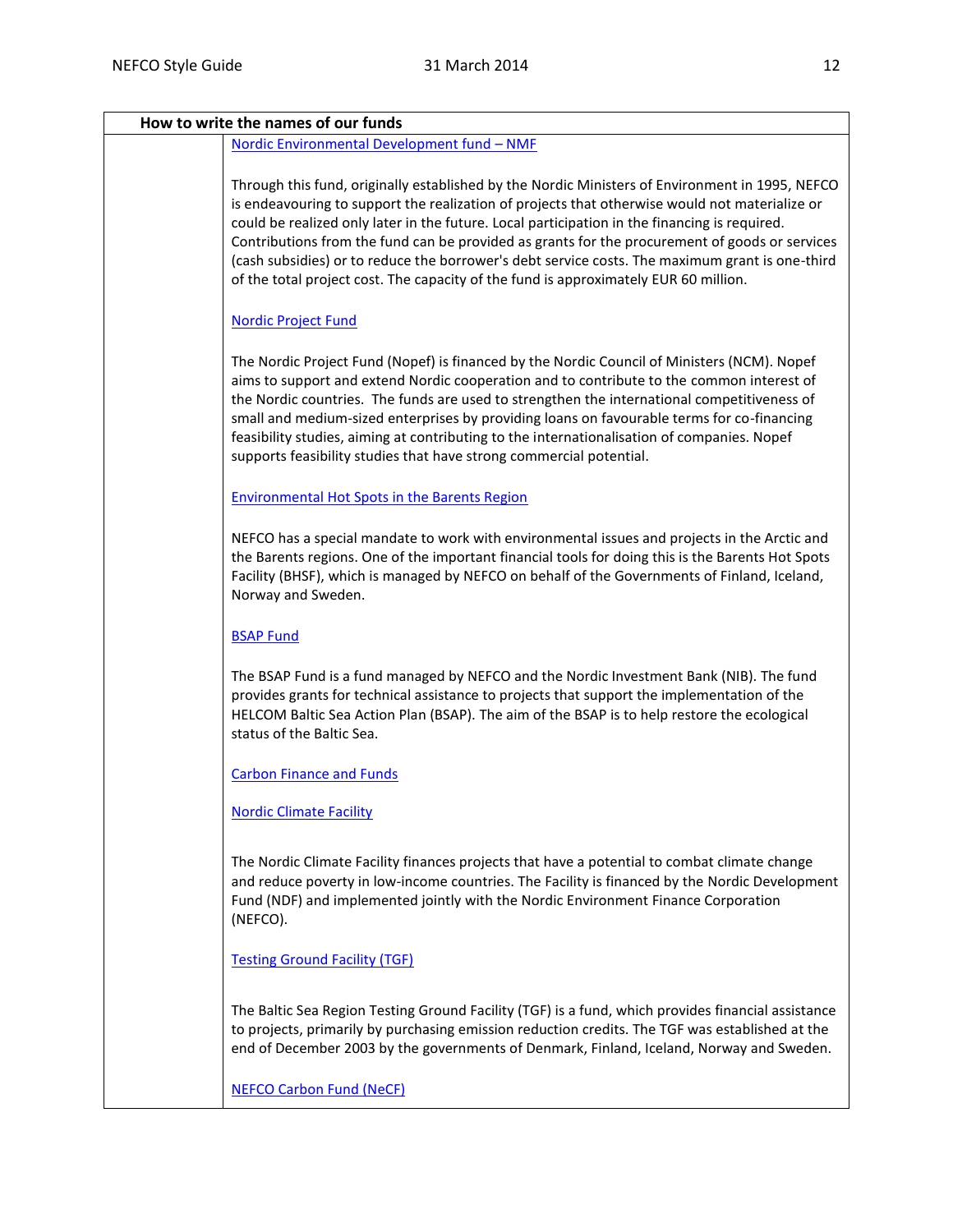| How to write the names of our funds |                                                                                                                                                                                                                                                                                                                                                                                                                                                                                                                                                                                                  |  |
|-------------------------------------|--------------------------------------------------------------------------------------------------------------------------------------------------------------------------------------------------------------------------------------------------------------------------------------------------------------------------------------------------------------------------------------------------------------------------------------------------------------------------------------------------------------------------------------------------------------------------------------------------|--|
|                                     | The NEFCO Carbon Fund (NeCF) is a global carbon fund based on a Public Private Partnership<br>model, launched in April 2008. Vested in the form of a trust fund administered by the Nordic<br>Environment Finance Corporation, it is an instrument for purchasing greenhouse gas emission<br>reductions under the joint implementation (JI) and clean development mechanism (CDM).                                                                                                                                                                                                               |  |
|                                     | <b>NEFCO Norwegian Carbon Procurement Facility</b>                                                                                                                                                                                                                                                                                                                                                                                                                                                                                                                                               |  |
|                                     | The NEFCO Norwegian Carbon Procurement Facility, NorCaP, purchases carbon credits in the<br>second commitment period of the Kyoto Protocol (2013-2020). The carbon procurement facility<br>is wholly funded by the Norwegian Ministry of Finance. NorCaP invests in registered projects<br>under the Clean Development Mechanism (CDM) facing risk of discontinuation.                                                                                                                                                                                                                           |  |
|                                     | <b>Arctic Council Project Support Instrument</b>                                                                                                                                                                                                                                                                                                                                                                                                                                                                                                                                                 |  |
|                                     | In March 2005, the Arctic Council established the Project Support Instrument (PSI), a financial<br>initiative that aims to focus on actions preventing pollution of the Arctic. NEFCO<br>was appointed as the Fund Manager. The PSI is a mechanism for financing specific priority<br>projects already approved by the Arctic Council. The intention is to invite interested Arctic<br>Council member states, observers and others to pledge contributions to the Arctic Council<br>Project Support Instrument.                                                                                  |  |
|                                     | <b>Project Specific Funds</b>                                                                                                                                                                                                                                                                                                                                                                                                                                                                                                                                                                    |  |
|                                     | NEFCO administers several special purpose funds on behalf of different donors, for the specific<br>support of certain projects. Among the list of donors to these project specific funds are the<br>Nordic countries, the Dutch Government, the Nordic Council of Ministers, EU Phare (the<br>enlargement assistance programme), the Swedish Energy Agency and the Global Environmental<br>Fund (GEF) through the Helsinki Commission (HELCOM). NEFCO has for these project specific<br>funds been assigned a total of EUR 83.3 million, of which EUR 23.4 million represent completed<br>funds. |  |

| Miscellaneous financial terms and how to write them |                                                                  |  |
|-----------------------------------------------------|------------------------------------------------------------------|--|
| Rule(s)                                             | To disburse a loan                                               |  |
|                                                     | Return on investment (ROI)                                       |  |
|                                                     | Return on capital employed (ROCE)                                |  |
|                                                     | Interest rate, interest cap, interest swap                       |  |
|                                                     | 12-month Euribor rate                                            |  |
|                                                     | contractual obligations                                          |  |
|                                                     | variable interest rate                                           |  |
|                                                     | fixed interest rate                                              |  |
|                                                     | credit rating agency                                             |  |
|                                                     | debt service costs                                               |  |
|                                                     | provide a grant FOR a project // provide a grant TO do something |  |
|                                                     | Project Support Instrument (PSI)                                 |  |